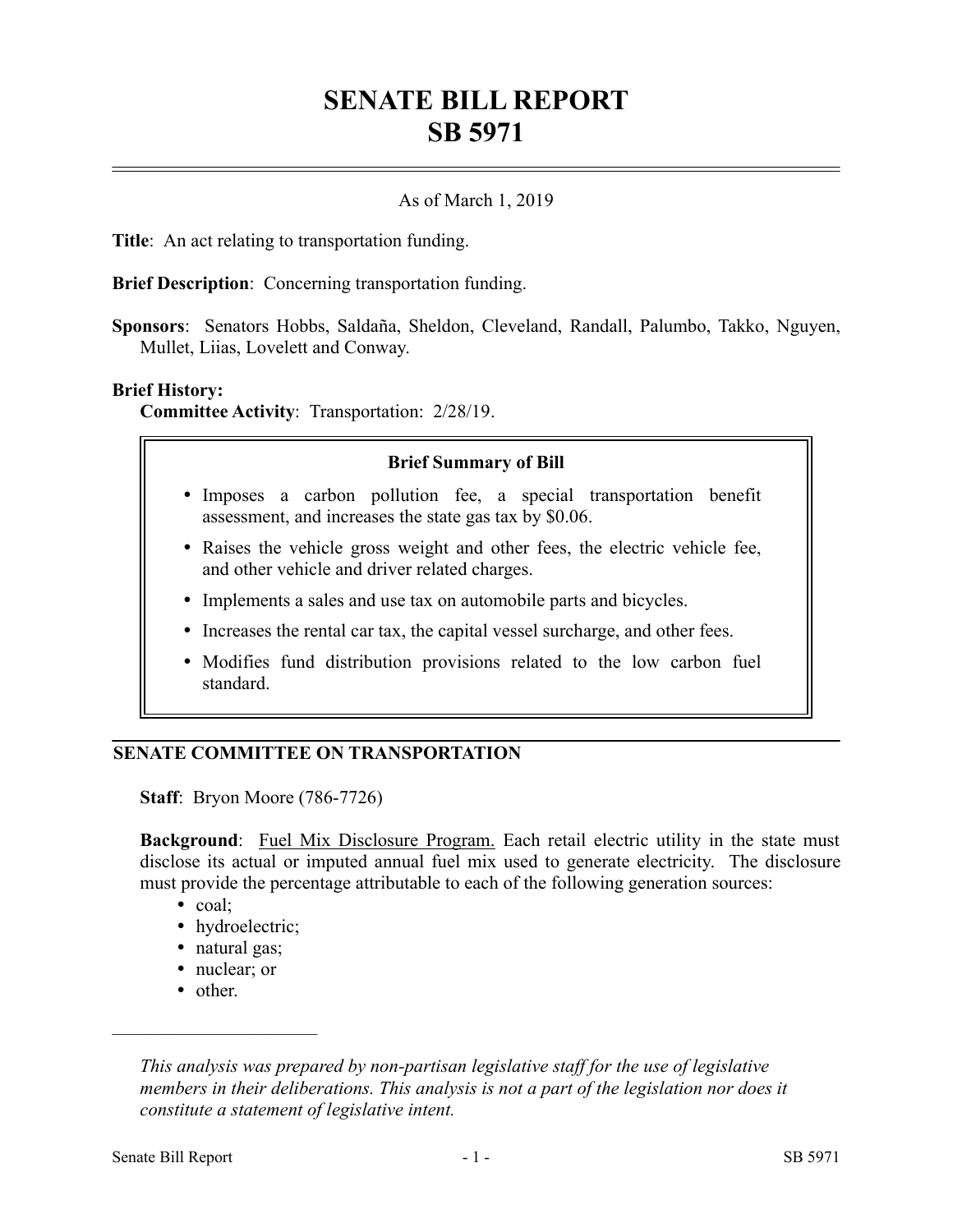Utilities may separately report a subcategory of natural gas generation to identify high efficiency cogeneration. Under the Fuel Mix Disclosure Program, any specifically identified source of electricity, such as wind or natural gas, is called a declared resource. Utilities that do not declare their resources must report the fuel mix of the Northwest power pool, called the net system power mix.

Transportation Impact Fees. The 1990 Growth Management Act (GMA) authorized local governments to impose impact fees, including transportation impact fees. Under the GMA provisions, the impact fees are limited to a proportionate share of the costs and may only be imposed for those system improvements reasonably related to the new development and that will benefit the new development. Under current law, transportation impact fees are not explicitly authorized at the state level.

The 18th Amendment and Fuel Taxes. Since 1921, the state of Washington has levied a motor vehicle fuel tax (MVFT). The current state MVFT is \$0.494 per gallon and is distributed amongst state highway programs, the state ferry system, and local governments. The state highway programs include revenue packages, such as the 2003 Transportation Nickel package, the 2005 Transportation Partnership, and the Connecting Washington package that the Legislature passed in 2015.

The 18th Amendment to the Washington Constitution requires that the state's MVFT, vehicle licensing fees, and all other state revenue intended to be used for highway purposes be deposited into the Motor Vehicle Fund. Monies in that fund may only be spent for highway purposes, which are defined to include expenditures on construction, preservation, maintenance, operation, and administration of highways and ferries.

Vehicle Registration and Weight Fees. Motor vehicles used on public highways must generally be registered annually with the Department of Licensing. Most vehicles, such as passenger cars, motorcycles, sports utility vehicles, tow trucks, for-hire vehicles, certain trailers, and taxicabs, are subject to: (1) a \$30 annual registration fee; (2) an annual weight fee of \$25 to \$72 based on the scale weight of the vehicle; and (3) other fees totaling \$8.75. There are also fees and charges based on where the vehicle is registered geographically and whether the vehicle qualifies for a fee based on vehicle type—such as electric vehicles and motor homes.

The majority of the proceeds from vehicle weight fees are deposited in the Multimodal Transportation Account. Funds in the account are used for transportation purposes, which is broader than highway purposes and can include public transportation and rail.

Beginning July 1, 2022, an additional \$10 per year weight fee is added and the increased revenues will be deposited into the Multimodal Transportation Fund, unless prior to July 1, 2023, a clean fuel standard policy is initiated or adopted, in which case the weight fee is deposited into the Connecting Washington Account.

License Fee by Weight for Light Duty Trucks. In lieu of the vehicle license fee and weight fees, trucks, including light duty trucks, are subject to a license fee based on gross vehicle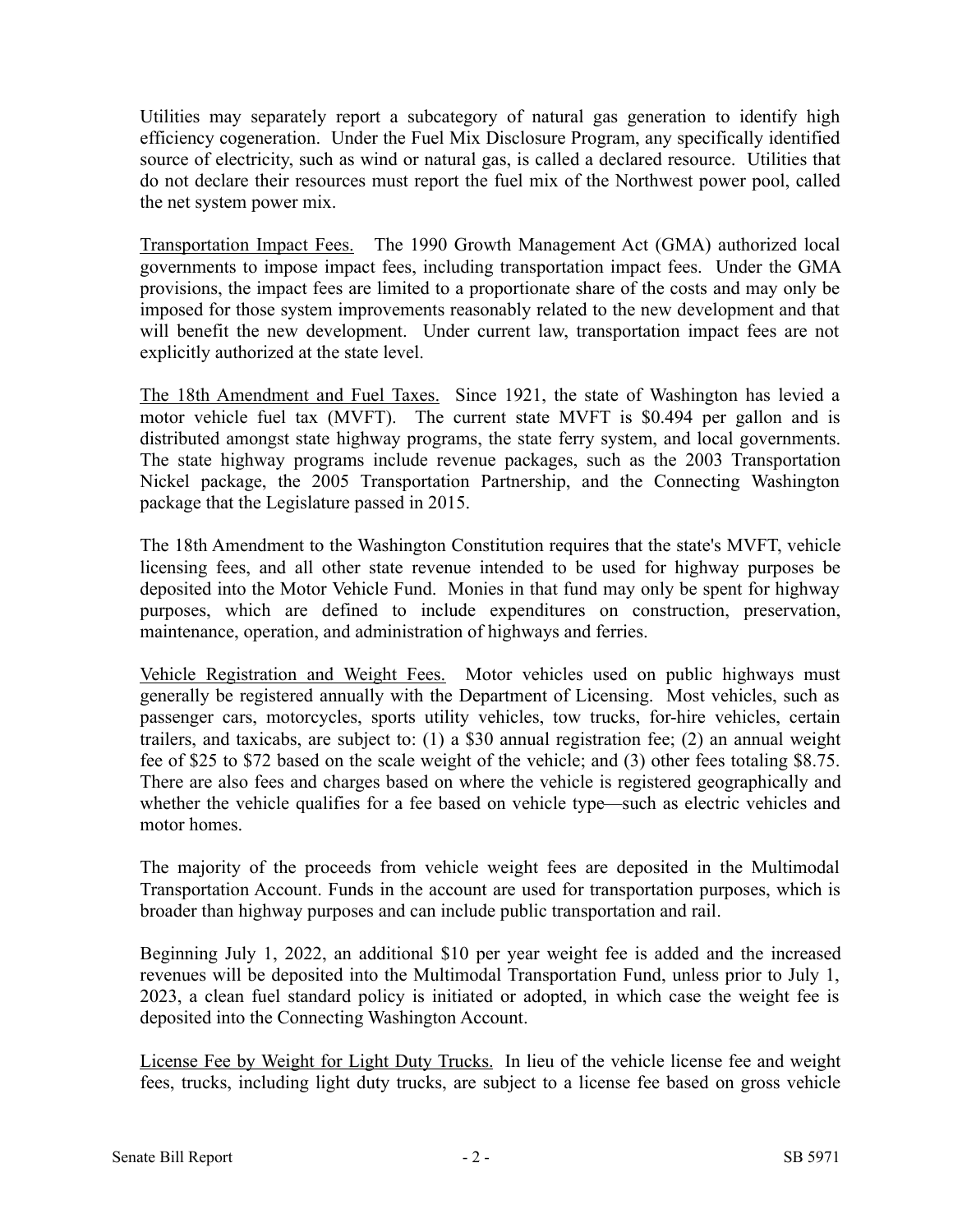weight. For light duty trucks, which are those trucks under 10,000 pounds, the current annual license fees by weight range from \$53 to \$93.

Beginning July 1, 2022, an additional \$10 per year fee is added on vehicles with a gross vehicle weight of less than or equal to 12,000, which is distributed to various accounts within the Motor Vehicle Fund, consistent with the distributing of other license fees by weight.

Freight Project Fees. A freight project fee of 15 percent of the license fee by weight applies to vehicles that have a gross vehicle weight of more than 10,000 pounds. Proceeds from the fee are deposited in the Connecting Washington Account.

International Fuel Tax Agreement Decals. Motor carriers that operate in more than one state must have an International Fuel Tax Agreement (IFTA) decal. The current annual fee is \$10 per year for IFTA decal. The revenues are deposited into the Motor Vehicle Fund.

Trip Permit Fees. A vehicle trip permit issued by the state allows a vehicle owner to operate an unregistered vehicle on public highways for up to three days. The trip permit is usually used for unregistered vehicles, license tabs that have expired, or when a current gross weight license is insufficient for the load being carried. No more than three trip permits may be used for any one vehicle in any consecutive 30-day period, and no more than two trip permits may be used for any one recreational vehicle in a one-year period. The cost of each trip permit is \$25 and the funds are deposited into the State Patrol Highway Account, the state General Fund, and the Motor Vehicle Fund.

Motor Home Vehicle Weight Fee. A motor home is a motor vehicle originally designed, reconstructed, or permanently altered to provide facilities for human habitation. A person applying for a motor home vehicle registration must, in lieu of the motor vehicle weight fee, pay a motor home vehicle weight fee of \$75 per year in addition to all other fees and taxes required by law. The motor home vehicle weight fee is deposited into the Freight Mobility Multimodal Account and Multimodal Transportation Account.

For-Hire Vehicles and Transportation Network Companies. Certain private transportation providers, such as for hire vehicles and taxicabs, are regulated by state law. Generally, cities, counties, and port districts may license, control, and regulate for-hire vehicles within their respective jurisdictions, including imposing regulatory fees. However, current law does not specifically provide for the regulation of what are commonly known as ridesharing companies, which are companies that use a digital network to connect passengers to drivers for the purpose of providing a prearranged ride, often by use of the driver's personal vehicle. These are sometimes referred to as Transportation Network Companies (TNCs). To the extent that regulatory and other fees are imposed on for-hire vehicles, taxicabs, and TNCs, this is generally done by local governments.

Sales and Use Taxes. Retail sales taxes are imposed on retail sales of most articles of tangible personal property, digital products, and some services. If retail sales taxes were not collected when the user acquired the property, digital products, or services, then use tax applies to the value of property, digital product, or service when used in this state. The state, all counties, and all cities levy retail sales and use taxes. The state sales and use tax rate is 6.5 percent. State sales and use tax revenues are deposited into the state general fund.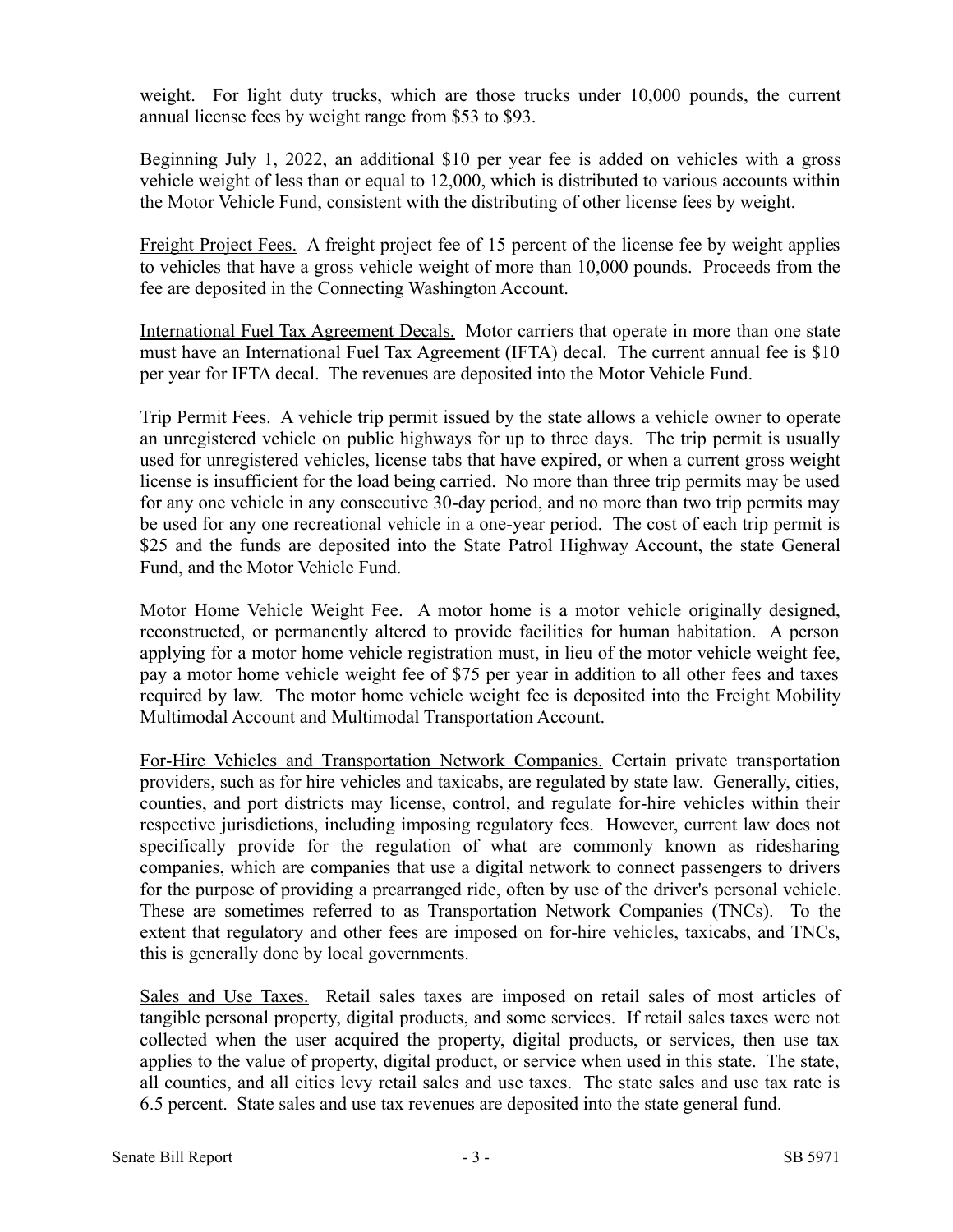Enhanced Driver's Licenses and Indenticards. An enhanced driver license (EDL) or enhanced ID card (EID) may be issued to a Washington resident that is also a United States citizen if they have confirmed their identity and citizenship. A person applying for an EDL must be at least 18 years old and any age for an enhanced ID card.

The fee for an EDL or EID is \$24 in addition to any other fees due for a driver's license or ID card. The EDL and EID revenues are deposited into the Highway Safety Fund unless prior to July 1, 2023, a clean fuel standard policy is initiated or adopted, in which case the EDL and EID fees are deposited into the Connecting Washington Account.

Electric Vehicle Fee. In addition to any other fees due at annual vehicle registration renewal, vehicles powered by electricity are subject to two electric vehicle fees that total \$150. The first fee is \$100 and is deposited into the Motor Vehicle Fund up to \$1 million annually. If in any year the amount collected exceeds \$1 million, the excess amount is distributed as follows: (1) 70 percent to the Motor Vehicle Fund; (2) 15 percent to the Transportation Improvement Account; and (3) 15 percent to the Rural Arterial Trust Account. The second fee is \$50 and is distributed as follows: (1) the first \$1 million raised by the fee must be deposited into the Multimodal Transportation Account; and (2) any remaining amounts must be deposited into the Motor Vehicle Fund. The \$1 million threshold was reached in November 2017, and fee revenues from the \$50 fee are currently deposited into the Motor Vehicle Fund.

Rental Car Tax. Rental cars are subject to an additional 5.9 percent state sales and use tax that is imposed on each rental car contract. Rental cars are also subject to some locally imposed taxes. Proceeds from the state rental car tax are deposited into the Multimodal Transportation Account.

Capital Vessel Surcharge. In 2011, the Transportation Commission was directed to impose a \$0.25 surcharge on every ferry fare sold and the proceeds were directed to the Capital Vessel Replacement Account.

Low Carbon Fuel Standard and the 2015 "Connecting Washington" Revenue Package. In 2015, the Legislature enacted legislation that raised revenue for transportation purposes. The sources of revenue included increasing fees on:

- enhanced driver's licenses and indenticards;
- commercial driver's licenses and permits; and
- vehicle weight charges that apply to passenger vehicles and motor homes.

The driver related fees are deposited into the Highway Safety Fund and the vehicle weight fees are deposited into a combination of the Multimodal Transportation Account and the Freight Mobility Multimodal Account.

However, if a clean fuel standard policy is initiated or adopted prior to July 1, 2023, the additional revenue raised from the driver's license and vehicle weight fee increases would be redirected from the Highway Safety Fund, Multimodal Transportation Account, and Freight Mobility Multimodal Account, and would instead be deposited into the Connecting Washington Account.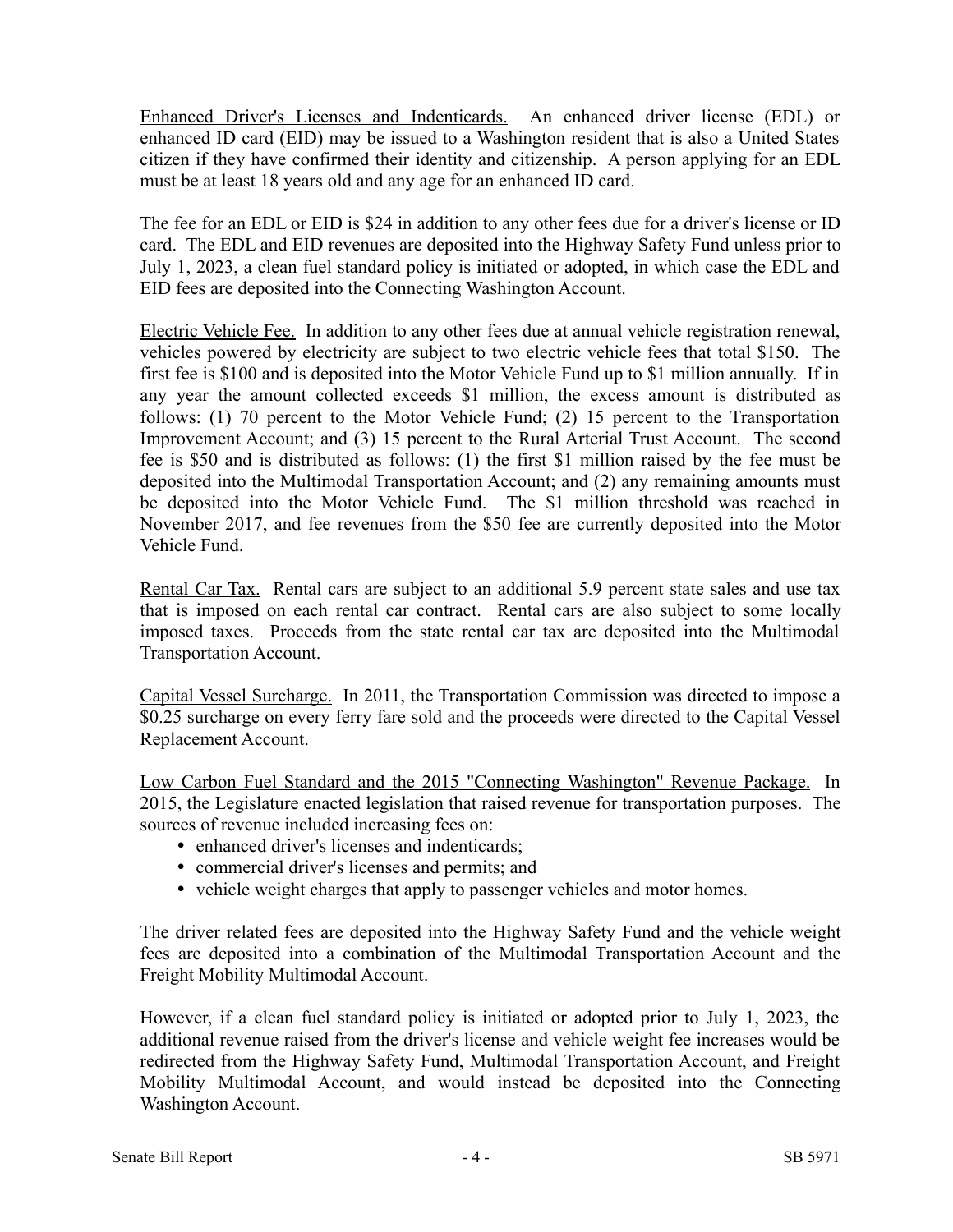High Occupancy Vehicle Lane Violations. Current law allows the Washington State Department of Transportation (DOT) and local authorities to reserve portions of any highways under their jurisdiction as limited access facilities, or high occupancy vehicle (HOV) lanes. DOT has various types of HOV lanes on Interstate 5, Interstate 90, Interstate 405, State Route 16, State Route 167 and State Route 520. Standard HOV lanes are generally the inside, left lanes and are identified by signs along the highway and diamond symbols painted on the pavement.

The HOV lane passenger requirement is either two or more, or three or more persons per vehicle, depending on the highway and time of day, or both. The penalty for violating the passenger requirement is a traffic infraction with a total fine of \$136.

**Summary of Bill**: Carbon Pollution Fee. Beginning July 1, 2020, a \$15 per metric ton (MT) carbon pollution fee applies to: (1) the sale or use of fossil fuels within the state of Washington; and (2) the generation within or import for consumption to this state of electricity generated through the combustion of fossil fuels. All receipts from the carbon pollution fee must be deposited into the Forward Washington Account.

With several notable exceptions, the carbon pollution fee is imposed on the first sale or use of fossil fuel in Washington. A sale of fossil fuel takes place in the state when the fossil fuel is delivered in this state to the purchaser or a person designated by the purchaser. A use of fossil fuel occurs in this state when the fuel is consumed by the fee-payer in the state or the fee-payer possesses or stores the fossil fuel in the state in preparation for actual consumption by the fee-payer.

For motor vehicle or special fuels, the carbon pollution fee would generally parallel the points of taxation used for fuel taxes where tax is imposed when fuel is removed from the terminal rack.

For sales of natural gas by a gas distribution business to a retail customer in the state, except sales to a light and power business, the carbon pollution fee is imposed on the gas distribution business when it sells natural gas to the retail customer. For natural gas sold to a light and power business, the carbon pollution fee is imposed on the light and power business as part of the light and power business's sale of the electricity as described below. For natural gas sold to a direct access gas customer in the state, the carbon pollution fee is imposed on the direct access gas customer upon the consumption of the natural gas.

For electricity produced in the state using fossil fuels, the carbon pollution fee is imposed on the business that owns or operates the electrical generation facility producing the electricity. For electricity produced outside the state and ultimately consumed in the state, the carbon pollution fee is imposed on the first person who imports or delivers the electricity into the state and is required to be registered with the Department of Revenue for purposes of paying state business taxes.

Carbon Pollution Fee Exemptions. The carbon pollution fee does not apply to:

• fossil fuels brought into this state by means of the primary fuel supply tank of a motor vehicle, vessel, locomotive, or aircraft;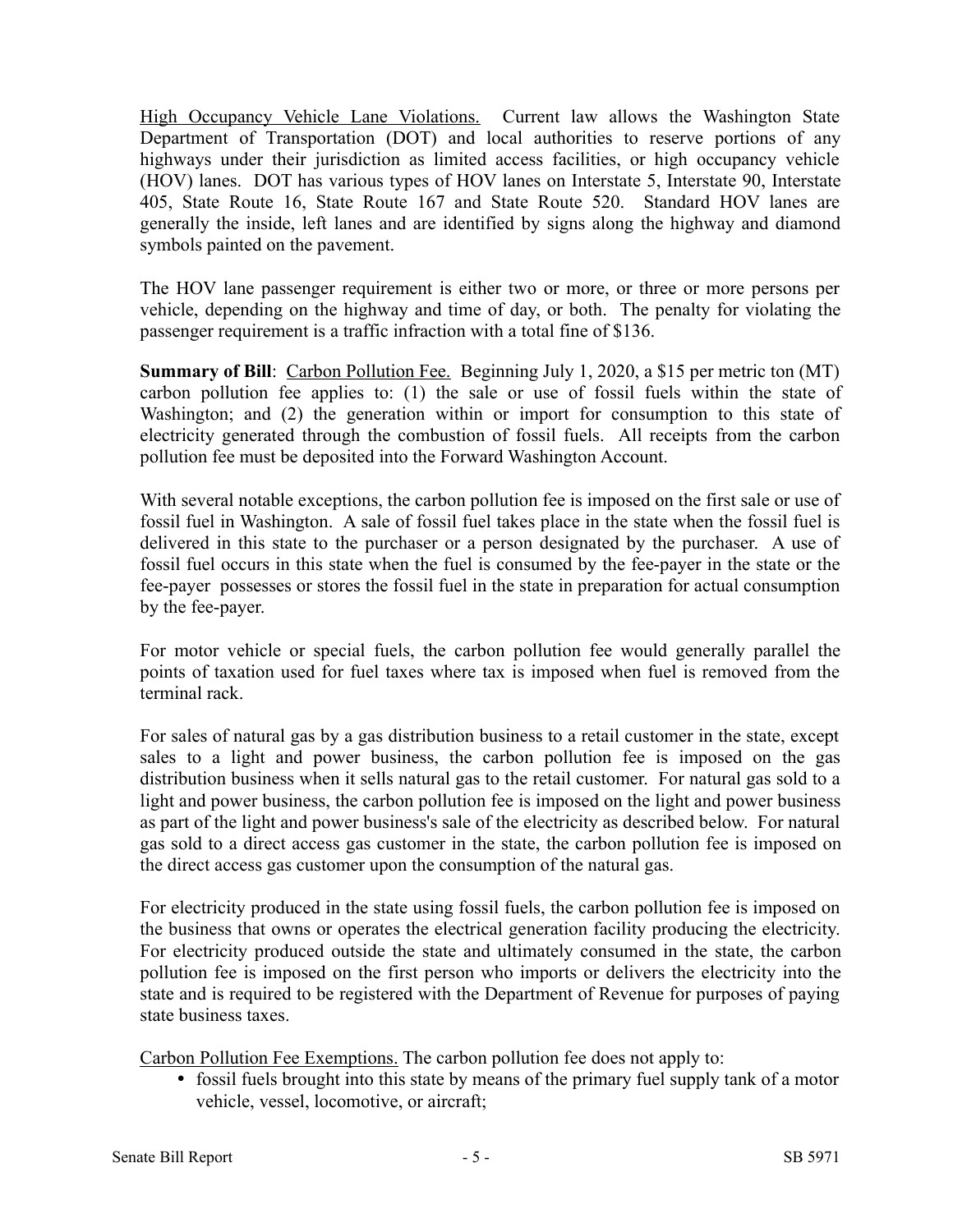- fossil fuels or electricity exported from the state of Washington Indian country is not considered export outside this state;
- the sale or use of coal transition power;
- fuel used solely for agricultural purposes;
- aircraft fuel;
- fossil fuels and electricity used to manufacture timber products;
- activities or property of Indian tribes and individual Indians that are exempt from state taxation as a matter of federal law or state law, whether by statute, rule, or compact;
- eligible renewable resources;
- biogas, biodiesel, cellulosic ethanol, and renewable diesel;
- electricity or fossil fuels subject to a comparable carbon tax or charge on carbon content imposed by another jurisdiction, including allowances required to be purchased by another out-of-state jurisdiction;
- electricity or fossil fuels subject to a comparable federal carbon tax or charge above the tax rate in Washington State;
- the portion of fossil fuels purchased in the state and combusted outside the state by interstate motor carriers and vessels used primarily in interstate or foreign commerce; and

An exemption is also provided for fossil fuels used on-site for manufacturing processes by an energy-intensive trade-exposed (EITE) facility. Examples of facilities identified as EITEtype facilities under an existing similar designation would be pulp mills as well as aircraft, aluminum, and cement manufacturing facilities. To implement the exemption, the Department of Commerce will establish objective numerical criteria for both energy intensity and trade exposure. The criteria must take into account consideration approaches used by other jurisdictions with existing carbon reduction or carbon pricing programs. A facility primarily engaging in copper, nickel, and zinc mining is automatically designated as an EITE facility.

To qualify for an EITE exemption, the business must apply to the Department of Revenue for each facility. A business that receives an EITE exemption in error must repay exempted amounts plus interest.

An entity paying an administrative penalty for not meeting carbon neutral standards, or commonly referred to as 100 percent renewable resource requirements, of SB 5116— Washington's clean energy economy—may deduct the amount of the carbon pollution fee paid from amount of the administrative penalty.

Carbon Pollution Fee State Preemption. No local government in the state may impose any comparable carbon fee, charge, or cap on the sale or use of fossil fuels or the retail sale or consumption of electricity generated through the combustion of fossil fuels. No local government in Washington may levy any tax on the amounts received by a person with respect to a carbon fee liability. This restriction is not imposed on federally recognized Indian tribes.

Statewide Special Transportation Benefit Assessment. An additional assessment is imposed on new construction for developed parcels for the purposes of mitigating the impacts of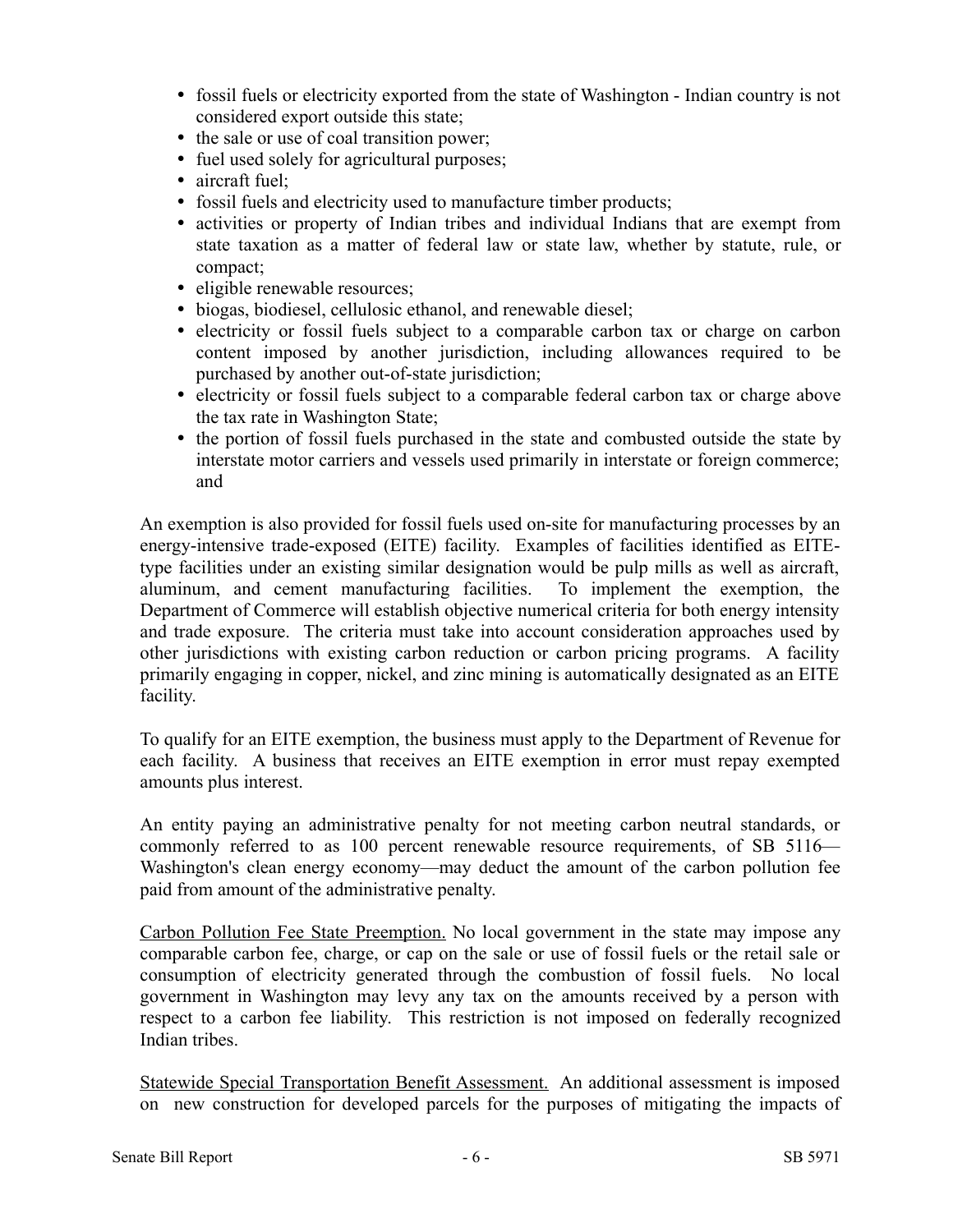growth on state transportation infrastructure throughout the state. The benefit assessment is determined by applying any increase in assessed value over the prior year derived from new construction to the applicable rate:

- $\bullet$  for residential developed parcels, the rate is \$2 per \$1,000 of assessed value resulting from new construction which translates into 0.2 percent;
- for manufacturing developed parcels, the rate is \$1 per \$1,000 of assessed value resulting from new construction which translates into 0.1 percent; and
- for all other developed parcels, including most commercial property, the rate is \$4 per \$1,000 of assessed value resulting from new construction which translates into 0.4 percent.

Parcels that are classified as designated forestland, agriculture land or timberland are exempt from the special transportation benefit assessment. All revenues collected from the special transportation benefit assessment will be deposited into the Forward Flexible Account.

Fuel Taxes. Beginning July 1, 2019, the motor vehicle fuel tax is increased by \$0.06 per gallon. Revenue from the \$0.06 per gallon is deposited into the Forward Washington Account.

Vehicle Registration Fees. Beginning July 1, 2019, the \$30 annual registration fee on most vehicles, such as passenger cars, motorcycles, sports utility vehicles, tow trucks, for-hire vehicles, certain trailers, and taxicabs is increased from \$30 to \$35. The revenue generated from the \$5 increase in the annual vehicle registration fee will be deposited into the Forward Washington Account.

Vehicle Weight Fees. The additional \$10 per year weight fee increase on most vehicles, such as passenger cars, motorcycles, sports utility vehicles, tow trucks, for-hire vehicles, certain trailers, and taxicabs scheduled to go into effect July 1, 2022 is moved up to July 1, 2019. Beginning July 1, 2019, an additional \$10 per year weight fee is added. This means that the effective increase on July 1, 2019 will be \$20 in each of the weight categories.

| Scale   | <b>Current Fee</b> | FY 2023<br>New Fee |            | Total    |
|---------|--------------------|--------------------|------------|----------|
| Weight  |                    | Fee                | Imposed in | Proposed |
|         |                    | Increase           | FY 2020    | Fee      |
|         |                    | Imposed in         |            |          |
|         |                    | FY 2020            |            |          |
| 4,000   | \$25               | \$10               | \$10       | \$45     |
| 6,000   | \$45               | \$10               | \$10       | \$65     |
| 8,000   | \$65               | \$10               | \$10       | \$85     |
| 10,000  | \$65               | \$10               | \$10       | \$85     |
| 12,000  | \$65               | \$10               | \$10       | \$85     |
| 14,000  | \$65               | \$10               | \$10       | \$85     |
| >16,000 | \$72               | \$10               | \$10       | \$92     |

The revenues from the weight fee increases will be deposited into the Forward Flexible Account and the Multimodal Transportation Fund, unless a state or local agency initiates,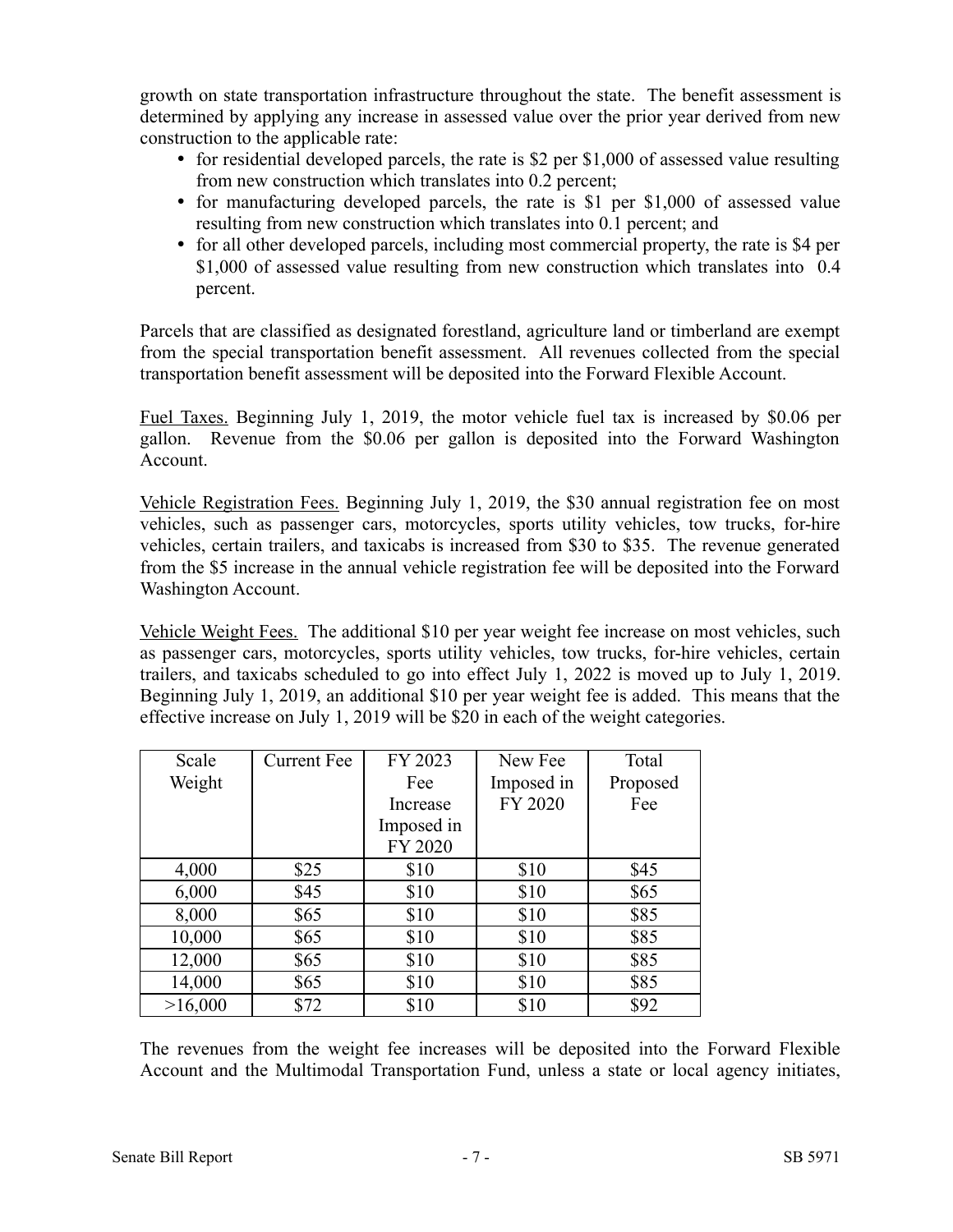adopts or implements a clean fuel standard policy, in which case the weight fee is deposited into the Forward Washington Account.

License Fee by Weight for Light Duty Trucks. The additional \$10 per year weight fee increase on light duty trucks scheduled to go into effect July 1, 2022 is moved up to July 1, 2019. Beginning July 1, 2019, an additional \$10 per year weight fee is added. This means that the effective increase on July 1, 2019 will be \$20 in each of the weight categories.

| Scale  | <b>Current Fee</b> | <b>FY</b><br>2023 | Fee<br>New | Total    |
|--------|--------------------|-------------------|------------|----------|
| Weight |                    | Fee               | Imposed in | Proposed |
|        |                    | Increase          | FY 2020    | Fee      |
|        |                    | Imposed in        |            |          |
|        |                    | FY 2020           |            |          |
| 4,000  | \$53               | \$10              | \$10       | \$73     |
| 6,000  | \$73               | \$10              | \$10       | \$93     |
| 8,000  | \$93               | \$10              | \$10       | \$113    |
| 10,000 | \$93               | \$10              | \$10       | \$113    |

The revenues from the weight fee increases will be deposited into the Forward Washington Account.

Freight Project Fees. Beginning July 1, 2019, an additional freight project fee is imposed based on a percentage of the license fee by weight for vehicles that have a gross vehicle weight of more than 10,000 pounds. The freight project fee would be increased each biennium as depicted below.

|                                                                                                | 2019-21 | 2021-23 | 2023-25 | 2025-27 | 2027-29<br>and<br>thereafter |
|------------------------------------------------------------------------------------------------|---------|---------|---------|---------|------------------------------|
| freight<br>project fee<br>percent (in<br>addition to<br>the current<br>law percent<br>of $15%$ | 10%     | 13%     | 16%     | 19%     | 22%                          |

The revenues from the freight project fees will be deposited into the Forward Washington Account.

International Fuel Tax Agreement Decals. Beginning July 1, 2019, the current IFTA decal fee is increased from \$10 per year to \$32.50 per year, with the additional \$22.50 being deposited into the Forward Washington Account.

Trip Permit Fees. Beginning July 1, 2019, the three day trip permits fee is increased from \$25 to \$45 with the additional \$20 being deposited into the Forward Washington Account.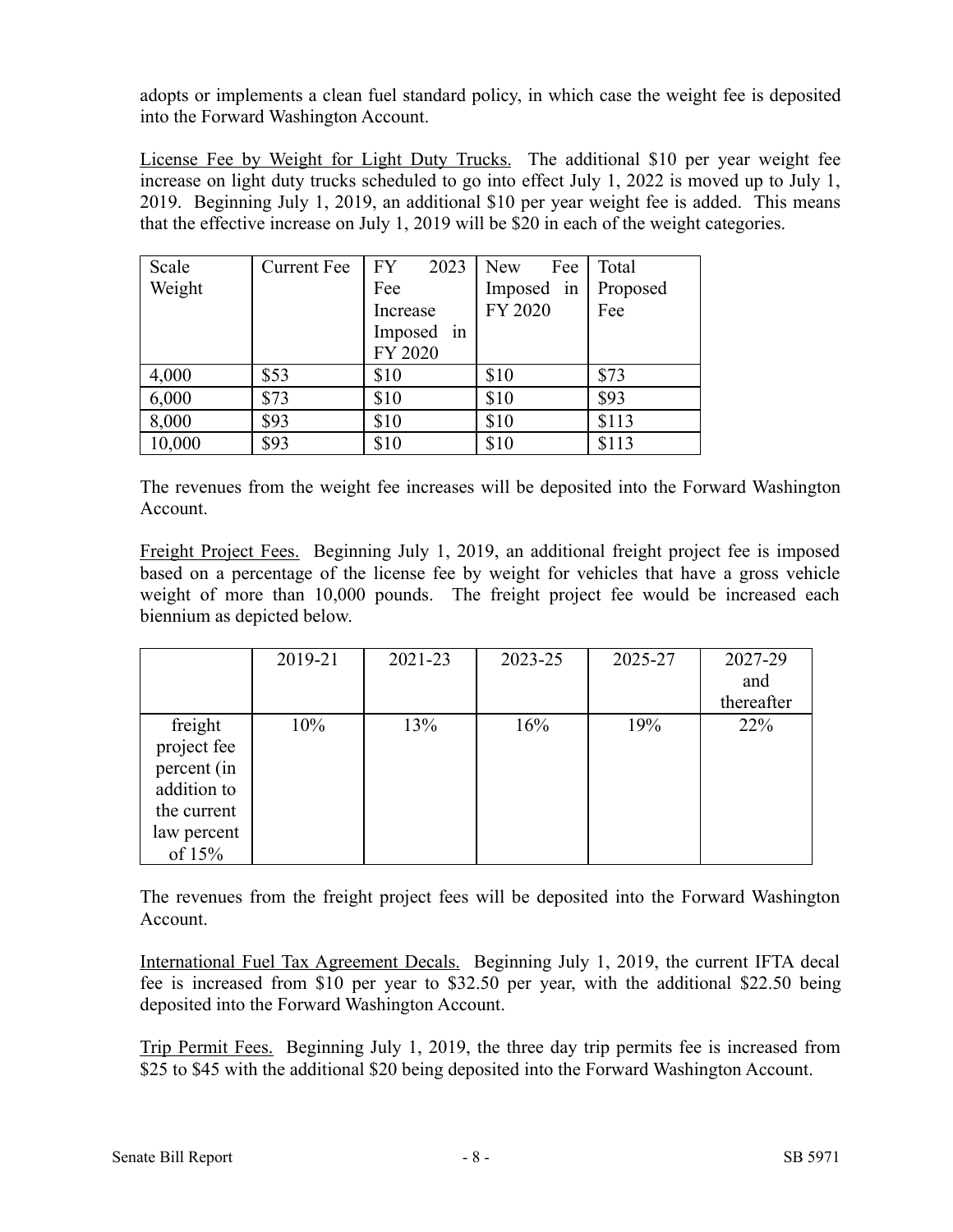Motor Home Vehicle Weight Fee. Beginning July 1, 2019, the motor home vehicle weight fee is increased from \$75 to \$100 per year with the additional \$25 being deposited into the Forward Flexible Account.

For-Hire Vehicles and Transportation Network Company Fees. Beginning July 1, 2019, a new \$0.50 per trip fee on prearranged and non-prearranged rides by for-hire vehicles operating in the state is imposed at the state level. For-hire vehicles for purposes of this fee are defined as vehicles used for the transportation of passengers for compensation including, taxicab transportation services and a TNC driver providing prearranged trips through a digital network. Most other types of transportation providers are specifically exempted from this fee.

The Department of Licensing is directed to adopt rules for the:

- administration, enforcement, and collection of the per trip fee in the most efficient manner;
- imposition of audit requirements to ensure compliance;
- establishment of penalties on drivers and companies for noncompliance; and
- potential implementation of cooperative arrangements with cities, counties, or port districts for the collection and remittance of the per trip fee.

All per trip fee revenue will be deposited into the Forward Flexible Account.

Automobile Parts Sales and Use Tax. Beginning July 1, 2019, an additional one percent sales and use tax is imposed on automobile parts and accessories. All revenues collected from the additional one percent tax will be deposited into the Forward Flexible Account.

Enhanced Driver's Licenses and Indenticards. Beginning October 1, 2020, the fee for EDL and EID is increased from \$24 to \$54 for the 6-year license. The revenue from the \$30 increase will be deposited into the Forward Flexible Account, unless a state or local agency initiates, adopts or implements a clean fuel standard policy, in which case the EDL and EID revenues will be deposited into the Forward Washington Account.

Electric Vehicle Fee. Beginning July 1, 2019, the current combined additional fee on vehicles that are powered by electricity of \$150 is increased to \$350 with the additional \$200 being deposited into the Forward Washington Account.

Rental Car Tax. Beginning July 1, 2019, the rental car tax imposed on each rental car contract is increased from 5.9 percent to 6.9 percent, with the additional one percent increase being deposited into the Forward Flexible Account.

Capital Vessel Surcharge. Beginning July 1, 2019, the Transportation Commission is directed to impose an additional \$0.25 surcharge on every ferry fare sold and the proceeds will be deposited into the Forward Washington Account. This would be in addition to existing \$0.25 surcharge that is deposited into the Capital Vessel Replacement Account.

Bicycle Sales and Use Tax. Beginning July 1, 2019, an additional one percent sales and use tax is imposed on bicycles, including electric bicycles. All revenues collected from the additional one percent tax will be deposited into the Forward Flexible Account.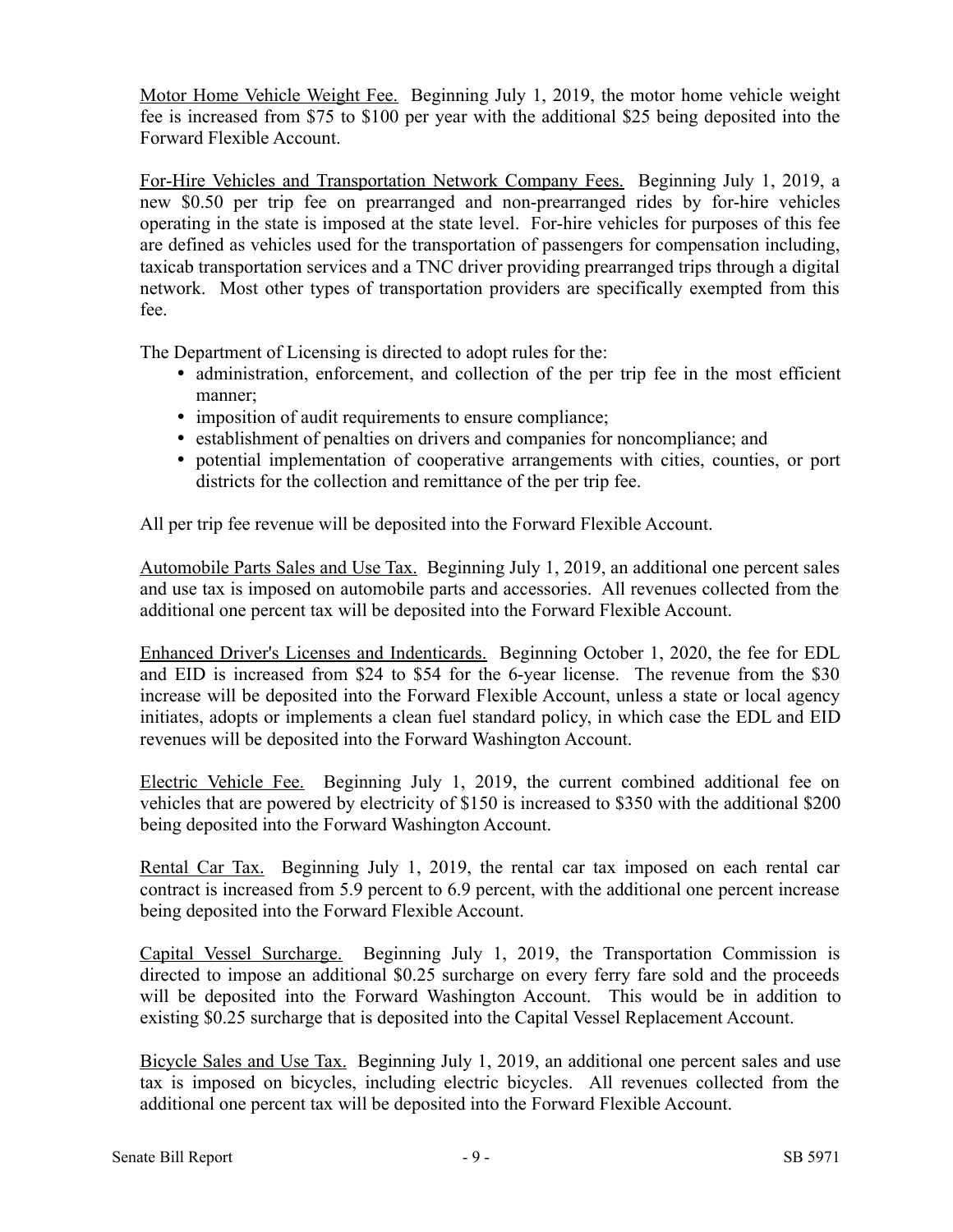High Occupancy Vehicle Lane Violations. A person issued an infraction for violating the HOV passenger requirement must be assessed an additional monetary penalty as follows:

- \$175 for the first offense;
- \$250 for the second offense; and
- \$350 for the third and subsequent offenses.

The additional monetary penalty under this subsection must be deposited into the Forward Flexible Account.

Clean Fuel Policy Change. The provisions that redirected certain funds based on the initiation or implementation of a clean fuel standard policy are made permanent. Additionally, the provisions that require redirecting funds are expanded to include if a local government initiates or implements a clean fuel standard policy. This applies to both the initial revenue items from the 2015 Connecting Washington package and some of the revenue increases included in this legislation.

Forward Washington Account. The Forward Washington Account is created in the motor vehicle fund. The account is appropriated and can be used only for projects or improvements identified as Forward Washington projects or improvements in a transportation appropriations act, including any principal and interest on bonds authorized for the projects or improvements.

Forward Flexible Account. The Forward Flexible Account is created in the state treasury. The account is appropriated and can only be used only for transportation projects, programs, or activities identified as forward flexible projects, programs, or activities in a transportation appropriations act.

**Appropriation**: None.

**Fiscal Note**: Requested on February 23, 2019.

# **Creates Committee/Commission/Task Force that includes Legislative members**: No.

**Effective Date**: The bill contains an emergency clause and takes effect on July 1, 2019, except for section 107 which has a contingent effective date.

**Staff Summary of Public Testimony**: Please refer to the February 28, 2019 recording of the public hearing on the Senate AV Capture All website at http://leg.wa.gov/Senate/Committees/ Pages/avcaaudio.aspx

**Persons Testifying**: PRO: Senator Steve Hobbs, Prime Sponsor; Ashley Probart, Transportation Improvement Board; Heather Kurtenbach, Iron Workers Local 86; Brian Enslow, City of Vancouver; Ron Arp, Identity Clark County; Matt Ransom, SWRTC; Russell Wiita, City of Sultan, Council Member; Sean Eagan, The Northwest Seaport Alliance; Mark Riker, Washington State Building and Construction Trades Council; Dawn Vyvyan, Sauk-Suiattle Tribe; Chris Herman, Washington Public Ports Association; Isaac Kastama, Low Carbon Prosperity Institute.